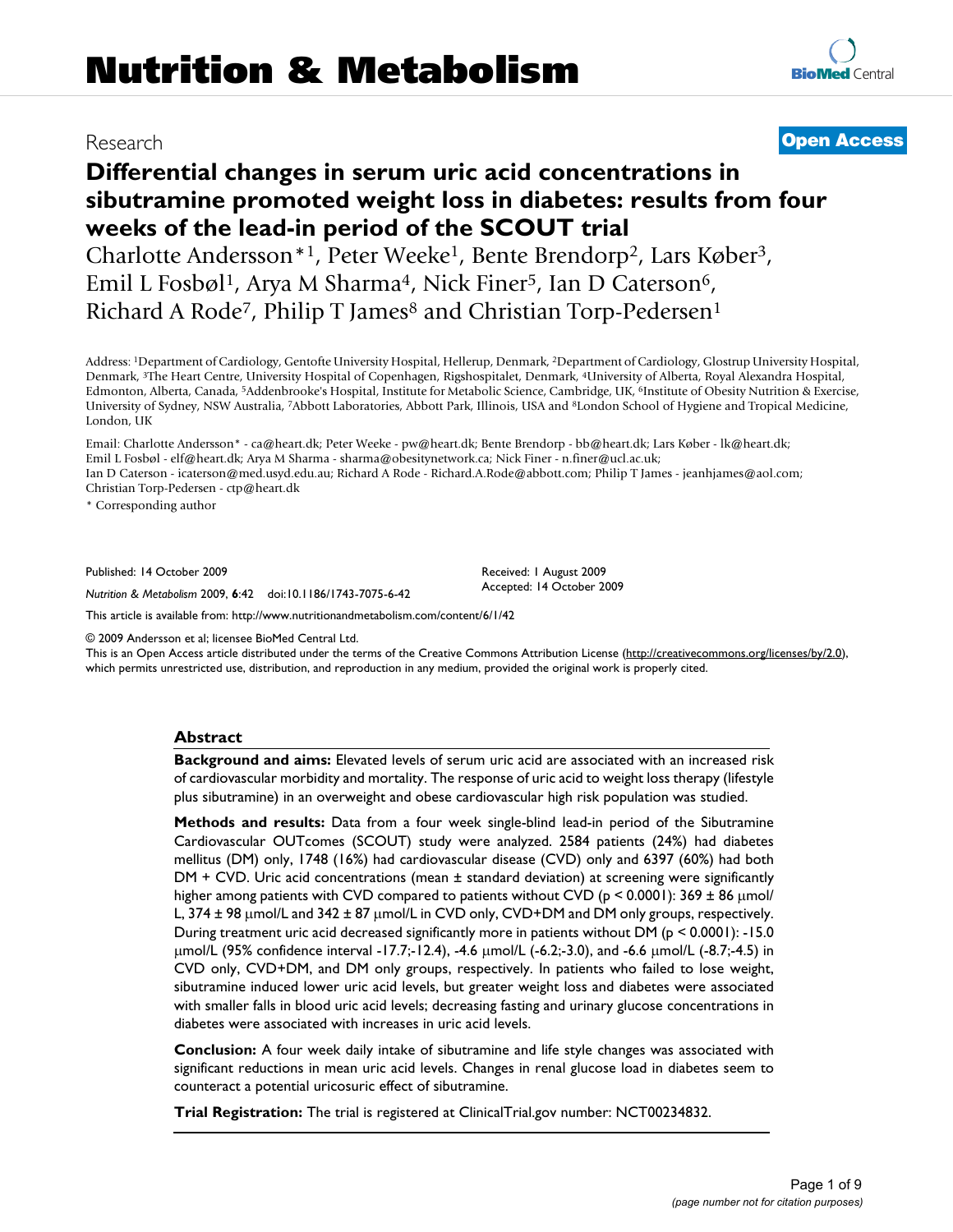# **Introduction**

Large epidemiological studies of populations at increased risk of cardiovascular events (including those with diabetes, hypertension and a history of cardiovascular disease) show hyperuricaemia to powerfully predict cardiovascular adverse events and mortality[1-3], even within the high normal range of uric acid concentrations[4]. Hyperuricaemia may, however, simply reflect established cardiovascular risk factors, such as hypertension and renal impairment and not act causally[5].

Elevated serum uric acid levels, obesity, insulin resistance and type 2 diabetes mellitus frequently coexist[6,7] and weight loss with sibutramine reduces uric acid levels[8]. Whether this also occurs in patients at increased risk for cardiovascular adverse events and in diabetes mellitus is unknown. Therefore, we examined the uric acid response to short (four week) weight loss therapy with sibutramine in the overweight or obese, cardiovascular high risk population enrolled in the Sibutramine Cardiovascular OUTcomes (SCOUT) study.

# **Methods**

SCOUT is an ongoing randomized, double-blind, placebo-controlled clinical study of cardiovascular outcome in overweight or obese patients at increased risk for cardiovascular adverse events. Patients aged 55 years or older, with a body mass index (BMI)  $\geq$  27 kg/m<sup>2</sup> and  $\leq$  45 kg/m<sup>2</sup>, or a BMI  $\geq$  25 kg/m<sup>2</sup> and <27 kg/m<sup>2</sup> plus a waist circumference ≥ 102 cm if male and ≥ 88 cm if female, were included. A further requirement was either the presence of cardiovascular disease (CVD) (defined as a history of coronary artery disease, peripheral arterial occlusive disease or stroke), or diagnosed type 2 diabetes mellitus (DM) with at least one additional well defined risk factor (i.e. hypertension, dyslipidaemia, current smoker or diabetic nephropathy with evidence of microalbuminuria)[9]. Fifteen months after initial enrolment, inclusion criteria were modified due to a lower than expected overall primary outcome event rate. Thereafter, recruited patients were required to have both CVD and DM. All inclusion and exclusion criteria are described elsewhere[9]. Importantly, patients with more severe heart failure (i.e., greater than New York Heart Association (NYHA) class II; diagnosis was based on patient history and also requiring medical treatment) were excluded.

The present analyses deal with the first four weeks of the 6-week, single-blind, lead-in period of the SCOUT trial. The single-blind period preceded randomization into the main study, with all subjects receiving 10 mg sibutramine daily together with advice on diet and physical exercise. At the screening visit and every other week, a physical examination, including measurements of weight, height, blood pressure and pulse, was performed. Data on haematology

and blood biochemistry were collected at the screening visit and after four weeks of treatment. All blood samples were taken fasting and analysed in a certified central laboratory. Some of the patients had a second haematology or blood biochemistry sample taken either in relation to the screening visit or in relation to the four week visit. For the present analysis, these secondary blood samples were used only if values from the first measurement were missing. Uric acid concentration had a normal reference defined as 150-450 μmol/L for women and 240-510 μmol/L for men. Creatinine clearance was calculated from measured creatinine concentrations, using the Modification of Diet in Renal Disease (MDRD) study equation[10].

All patients provided urinary samples that were semiquantitatively (i.e., by dip stick) analyzed for ketone bodies, blood, proteins and glucose. For glucose, the dip stick scale spanned from "negative", "trace", "1+", "2+" to "3+". A one unit change of urinary glucose was defined as a change of one step on the scale (e.g., from trace to 1+, or from trace to negative).

The population was classified according to the presence of diabetes mellitus, and/or cardiovascular disease, using the inclusion diagnoses. Thirteen of 10,742 patients (0.12%) could not be classified in any of these groups because of missing data, and were therefore not included in the present analysis. In analyses stratified by diabetes, the diabetes group included the patients originally grouped in DM only group or in CVD+DM group. In analyses stratified by weight change, patients who maintained or gained weight were defined as one group and the other groups were composed according to each percentage of weight loss (i.e. lost >0-1%; lost >1-2%; lost >2-3%; lost >3-4%; and lost > 4% of their initial weight, respectively; further information and distribution of patients in the different weight change groups are available elsewhere[11]).

## *Ethics*

The study was performed in conformity with the Declaration of Helsinki and was approved by all relevant ethical committees. All patients gave their written, informed consent before participating. The trial is registered at Clinical-Trial.gov number: NCT00234832.

#### *Statistics*

Continuous variables were compared by t-test and analysis of variance (ANOVA). Discrete variables were compared with chi-square test. All tests were repeated with non-parametric methods (rank sum test for continuous variables and Mantel-Haenszel chi square for discrete variables). Unless specified, results from the parametric models have been reported. General linear models were used to examine the impact of different factors on the change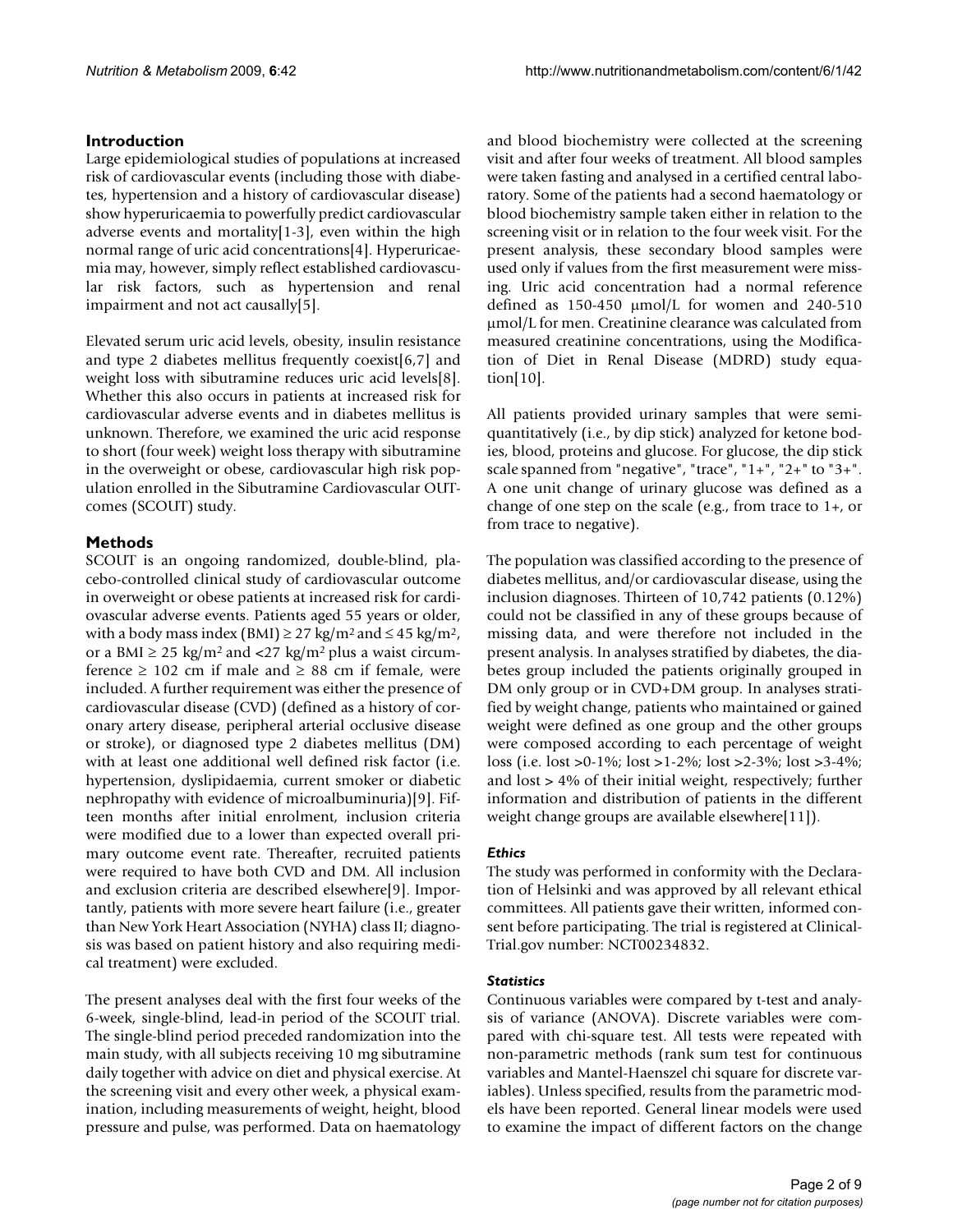in uric acid concentration. Irrespective of significance levels, all variables with a possible influence on uric acid levels were included in multivariable analysis, as were the medications previously reported to influence uric acid levels[12]. However, measurements of the urinary glucose were not included, since the semi-quantitative scale tended to have a non-linear effect on the change in uric acid concentration. Unless otherwise mentioned, test for relevant interactions were found to be non-significant  $(p > 0.05)$ .

Data available by September 2006 were used in all analyses. All calculations were made using SAS®, version 9.1 (SAS institute, Cary, North Carolina). The level of statistical significance was set at a p-value < 0.05.

## **Results**

The study included 10729 patients, of whom 2584 (24%) were classified as having only DM, 1748 patients (16%) as having only CVD, and 6397 patients (60%) as having both DM and CVD. The main characteristics of the different groups are shown in Table 1.

At screening, uric acid concentrations were significantly higher among patients with a history of CVD, compared to patients with only DM (CVD group, compared to DM group: p < 0.0001 and CVD+DM, compared to DM group: p < 0.0001). Patients using diuretics had significantly higher uric acid concentrations, compared to patients not using diuretics (mean  $\pm$  standard deviation [SD]: 388  $\pm$ 101  $\mu$ mol/L, and 345  $\pm$  84  $\mu$ mol/L, respectively, p < 0.0001). Analyses stratified by use of diuretics also found CVD patients had higher uric acid concentrations, com-

#### **Table 1: Screening characteristics**

|                                                    | DM only           | <b>CVD only</b>   | <b>CVD+DM</b>     |  |
|----------------------------------------------------|-------------------|-------------------|-------------------|--|
|                                                    | $n = 2584$        | $n = 1748$        | $n = 6397$        |  |
| Age (years)                                        | 62 $(\pm 6)$      | 64 $(\pm 6)$      | 64 $(\pm 6)$      |  |
| Male gender (%)                                    | 38%               | 66%               | 64%               |  |
| BMI ( $kg/m2$ )                                    | 35.9 $(\pm 4.8)$  | 33.4 $(\pm 4.1)$  | 34.0 $(\pm 4.4)$  |  |
| Weight (kg)                                        | $97.4 (\pm 16.1)$ | $95.0 (\pm 14.8)$ | $95.8 (\pm 15.4)$ |  |
| Waist circumference, men (cm)                      | $117 (\pm 12)$    | $112 (\pm 10)$    | $114 (\pm 10)$    |  |
| Waist circumference, women (cm)                    | $111 (\pm 12)$    | $104 (\pm 11)$    | $109 (\pm 11)$    |  |
| Systolic blood pressure (mmHg)                     | $141 (\pm 12)$    | $136 (\pm 13)$    | $138 (\pm 13)$    |  |
| Diastolic blood pressure (mmHg)                    | 78 $(\pm 8)$      | 78 $(\pm 8)$      | 77 $(\pm 9)$      |  |
| Pulse (bpm)                                        | 75 $(\pm 10)$     | 68 $(\pm 10)$     | 71 $(\pm 10)$     |  |
| Creatinine clearance (mL/min/1.73 m <sup>2</sup> ) | 76 [48;105]       | 72 [47;99]        | 71 [41;103]       |  |
| Uric acid concentration ( $\mu$ mol/L)             | 342 $(\pm 87)$    | 369 $(\pm 86)$    | 374 $(\pm 98)$    |  |
| Glucose concentration (mmol/L)                     | $9.0 (\pm 3.1)$   | 6.0 $(\pm$ 1.0)   | $8.9 (\pm 3.2)$   |  |
| HDL cholesterol (mmol/L)                           | 1.3 ( $\pm$ 0.3)  | $1.2 (\pm 0.3)$   | $1.2 (\pm 0.3)$   |  |
| LDL cholesterol (mmol/L)                           | 3.1 ( $\pm$ 0.9)  | 3.0 ( $\pm$ 0.9)  | 3.0 $(\pm$ 1.0)   |  |
| Triglycerides (mmol/L)                             | $2.2 (\pm 1.5)$   | $2.0 \ (\pm 1.1)$ | $2.4 (\pm 1.4)$   |  |
| History of dyslipidaemia (%)                       | 71%               | 76%               | 86%               |  |
| History of stroke (%)                              | 0%                | 9%                | 12%               |  |
| Peripherial artery disease (%)                     | 0%                | 8%                | 16%               |  |
| Use of alcohol (%)                                 | 51%               | 63%               | 54%               |  |
| <b>Current smokers (%)</b>                         | 11%               | 10%               | 9%                |  |
| Coronary artery disease (%)                        | 4%                | 87%               | 83%               |  |
| <b>CHF (%)</b>                                     | 2%                | 9%                | 11%               |  |
| Use of diuretics (%)                               | 45%               | 37%               | 51%               |  |
| Use of Insulin (%)                                 | 26%               | 0.5%              | 32%               |  |
| Use of statins (%)                                 | 42%               | 73%               | 73%               |  |
| Use of ACE-inhibitors (%)                          | 73%               | 64%               | 82%               |  |
| Use of $Ca2+$ -blockers $(\%)$                     | 32%               | 33%               | 40%               |  |
| Use of fibrates (%)                                | 10%               | 6%                | 10%               |  |
| Urinary dip stick for glucose:                     |                   |                   |                   |  |
| Negative (%)                                       | 81%               | 99%               | 79%               |  |
| Trace $(\%)$                                       | 6%                | 0.4%              | 6%                |  |
| $1 + (\%)$                                         | 4%                | 0.2%              | 5%                |  |
| $2+(%)$                                            | 3%                | 0.1%              | 3%                |  |
| $3 + (*)$                                          | 6%                | 0.4%              | 6%                |  |

Continuous variables are presented as means (± standard deviation) and discrete variables as percentages (%). Creatinine clearance is presented as median [5<sup>th 95th</sup> percentiles] due to widely distributed values. Blood samples were obtained during screening visit, as were medical histories. Weight, BMI, waist circumference, pulse and blood pressure are values from the first day of sibutramine administration.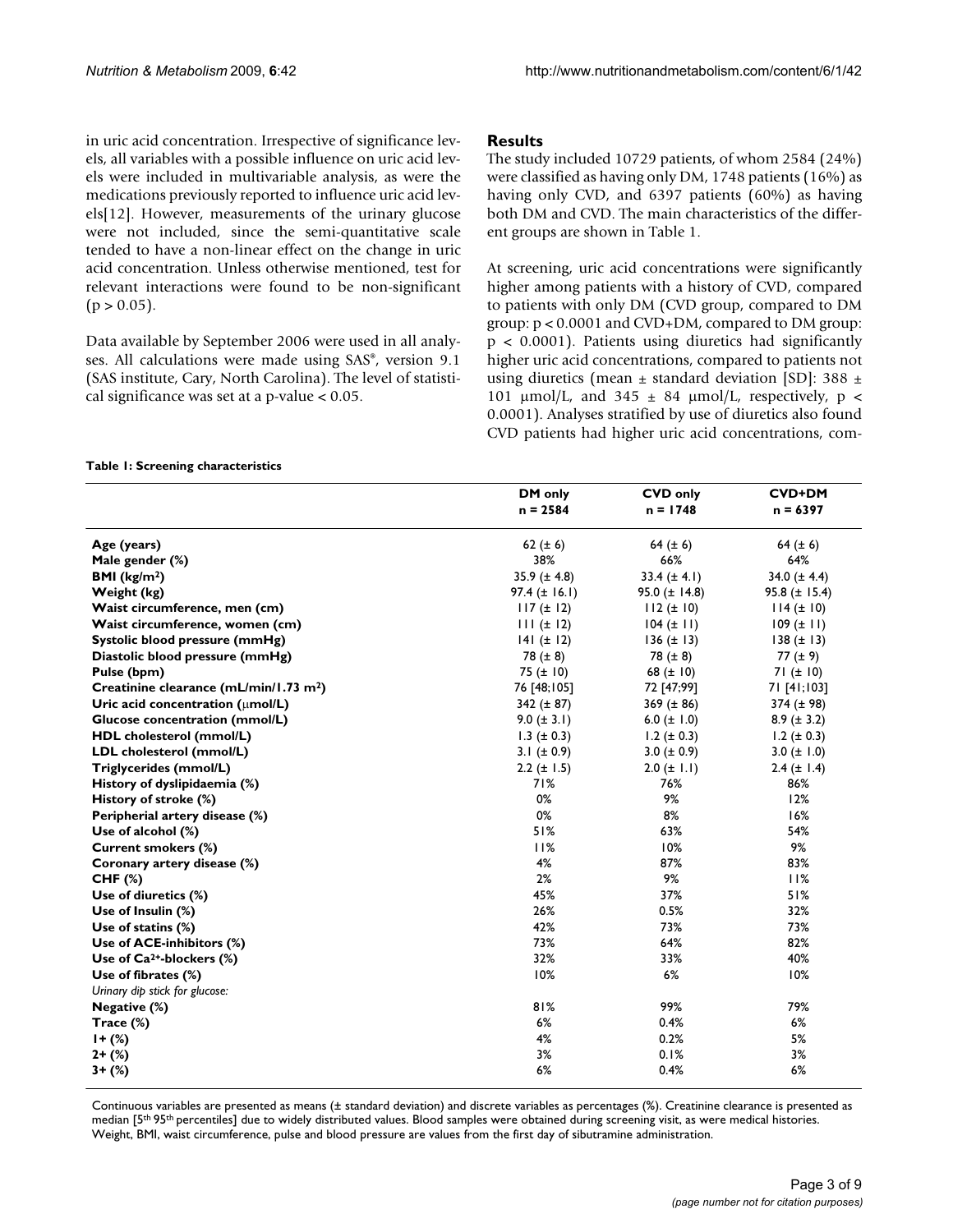pared to non-CVD patients irrespective of diuretic use (data not shown).

Over the first four weeks of sibutramine-based therapy, mean uric acid concentration decreased significantly in all three groups (Figure 1). Patients with diabetes had significantly smaller reductions in uric acid (DM only group, compared to CVD only group: p < 0.0001 and CVD+DM, compared to CVD only group:  $p < 0.0001$ ). Mean weight loss was 2.2% ( $\pm$  SD 1.8), 2.1% ( $\pm$  1.8) and 2.4% ( $\pm$  1.9) in the DM only, CVD+DM, and CVD only group, respectively. Multiple factors were significantly associated with a four week change in uric acid concentration, as shown in the left column of Table 2. As indicated with (\*) or (†) in Table 2, many of the factors were found to affect the change in uric acid levels differently in patients with and without diabetes.

#### *Diabetes status and the influence of weight loss and changes in fasting glucose on uric acid concentration*

Figure 2 and 3 illustrate the influence of changes in weight and fasting serum glucose on uric acid levels in patients with and without diabetes, respectively.

In patients with diabetes, increasing weight loss with sibutramine and lifestyle changes was associated with smaller reductions in uric acid. Adjusted for multiple variables, each 1% reduction in weight was associated with a 2.9 (± standard error [SE] 0.4, p < 0.0001) μmol/L smaller fall in uric acid concentration. In patients without diabetes, weight loss had no detectable impact on the uric acid



## Figure I

**Four week change in uric acid concentration, stratified for the presence of only diabetes mellitus (DM), only cardiovascular disease (CVD) or both (p-value for changes <0.0001 in respectively group)**. Error bars illustrate 95% confidence interval.

levels: a 1% reduction in weight was associated with a 0.6  $(\pm 0.7, p = 0.4)$  μmol/L increase in uric acid concentration. The difference in impact of weight loss between patients with and without diabetes was statistically significant (p for difference in multivariable analysis = 0.0003).

Decreasing levels of fasting serum glucose were associated with different changes in the uric acid levels in patients with and without diabetes (p for interaction in multivariable analysis <0.0001). Adjusted for multiple variables, each 1 mmol/L decrease in fasting serum glucose was associated with a 1.7 ( $\pm$  0.3, p < 0.0001) µmol/L smaller fall in uric acid concentration in patients with diabetes. Conversely, each 1 mmol/L decrease in fasting serum glucose was associated with a 3.7 ( $\pm$  1.5, p = 0.01)  $\mu$ mol/L larger fall in uric acid concentration in patients without diabetes.

#### *Urinary glucose and its influence on serum uric acid concentration*

At the screening visit almost all patients without diabetes (99%) and approximately 80% of the patients with diabetes had a negative dip stick for urinary glucose. However, those patients showing a change in urinary glucose, measured by dip stick, were found to significantly alter their uric acid levels, as illustrated for all patients with diabetes in Figure 4. When glycosuria increased during the first 4 weeks of treatment with sibutramine and lifestyle changes, uric acid levels tended to fall; however, levels actually increased progressively in those with less glycosuria.

# **Discussion**

The once-daily treatment with sibutramine plus diet and exercise for four weeks induced significant mean reductions in uric acid concentrations overall, and patients without diabetes had greater reductions than those patients with diabetes. However, the significant fall in uric acid in the subgroup of patients gaining/maintaining their initial weight suggests a specific uric acid lowering effect of sibutramine and the results from some previous placebo controlled studies of sibutramine agree with this hypothesis with greater falls in uric acid for the same weight loss in sibutramine compared with placebo treated patients[13-15].

The present study found the response of weight loss and falling serum glucose levels on uric acid levels to be strongly modified by diabetes. In patients without diabetes weight loss had no detectable influence on uric acid concentrations and decreasing serum glucose concentrations were associated with decreasing uric acid levels. In patients with diabetes weight loss were found to have a paradoxical effect on the fall in uric acid concentrations those with no weight loss and limited changes in blood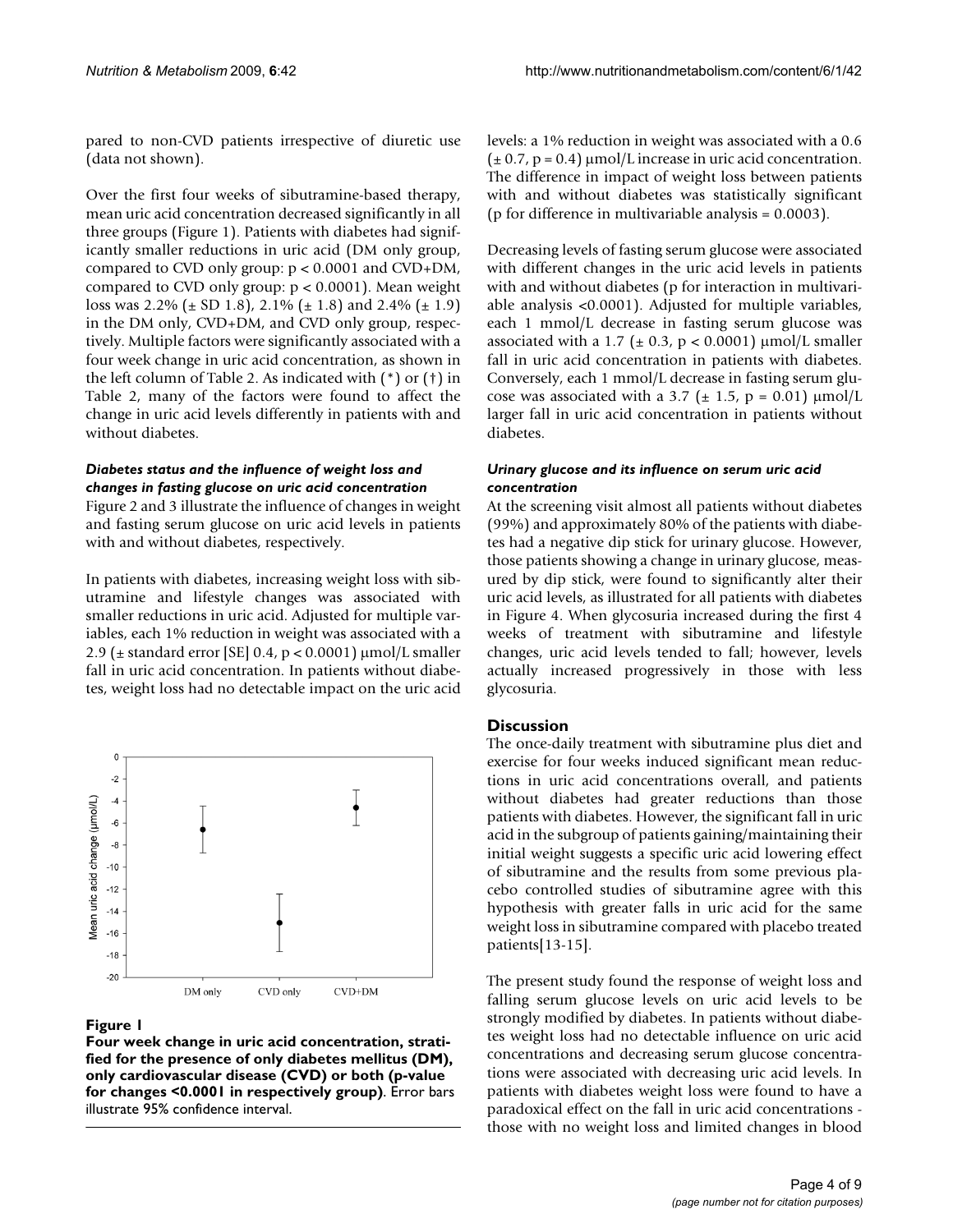|                                                                           | <b>All patients</b><br>Estimated influence on uric<br>acid concentration ( mol/L): |          | <b>Diabetes</b><br><b>p-value:</b> Estimated influence on uric<br>acid concentration ( mol/L): | p-value: | No diabetes<br>Estimated influence on uric<br>acid concentration ( mol/L): | p-value: |
|---------------------------------------------------------------------------|------------------------------------------------------------------------------------|----------|------------------------------------------------------------------------------------------------|----------|----------------------------------------------------------------------------|----------|
| Change in glucose<br>concentration (for 1 mmol/L<br>decrease) *           | $1.6 (\pm 0.3)$                                                                    | < 0.0001 | $1.7 (\pm 0.3)$                                                                                | < 0.0001 | $-3.8 (\pm 1.5)$                                                           | 0.01     |
| Weight loss, for 1% decrease                                              | $2.5 (\pm 0.3)$                                                                    | < 0.0001 | $2.9 (\pm 0.4)$                                                                                | < 0.0001 | $0.6 (\pm 0.7)$                                                            | 0.4      |
| LDL change (for 1 mmol/L<br>decrease) +                                   | $-7.4$ ( $\pm$ 0.9)                                                                | < 0.0001 | $-6.4 (± 1.1)$                                                                                 | < 0.0001 | $-11.7 (\pm 2.0)$                                                          | < 0.0001 |
| Triglyceride change<br>(for I mmol/L decrease)                            | $-6.3$ ( $\pm$ 1.1)                                                                | < 0.0001 | $-6.0$ ( $\pm$ 1.2)                                                                            | < 0.0001 | $-7.4$ ( $\pm$ 2.6)                                                        | 0.004    |
| Change in systolic blood<br>pressure                                      | $0.3 (\pm 0.07)$                                                                   | < 0.0001 | $0.3$ ( $\pm$ 0.08)                                                                            | 0.0002   | $0.1 (\pm 0.1)$                                                            | 0.5      |
| (for 1 mmHg decrease)                                                     |                                                                                    |          |                                                                                                |          |                                                                            |          |
| Use of fibrates                                                           | $-14.7 (\pm 2.1)$                                                                  | < 0.0001 | $-15.3 (\pm 2.2)$                                                                              | < 0.0001 | $-8.9$ ( $\pm$ 5.7)                                                        | 0.1      |
| Triglyceride concentration at<br>baseline                                 | 5.5 ( $\pm$ 0.9)                                                                   | < 0.0001 | 5.8 $(\pm$ 1.0)                                                                                | < 0.0001 | 3.6 $(\pm 2.2)$                                                            | 0.1      |
| (for 1 mmol/L increment)                                                  |                                                                                    |          |                                                                                                |          |                                                                            |          |
| Use of diuretics                                                          | $11.9 (\pm 1.2)$                                                                   | < 0.0001 | $12.1 (\pm 1.4)$                                                                               | < 0.0001 | $10.0 (\pm 2.9)$                                                           | 0.0007   |
| Uric acid concentration at<br>baseline (for 1 µmol/L<br>increment)        | $-0.2$ ( $\pm$ 0.01)                                                               | < 0.0001 | $-0.3$ ( $\pm$ 0.007)                                                                          | < 0.0001 | $-0.2$ ( $\pm$ 0.02)                                                       | < 0.0001 |
| Creatinine clearance at<br>baseline (for 1 mL/min/1.73<br>$m2$ increment) | $-0.08$ ( $\pm$ 0.02)                                                              | < 0.0001 | $-0.07$ ( $\pm$ 0.02)                                                                          | < 0.0001 | $-0.2$ ( $\pm$ 0.06)                                                       | < 0.0001 |
| Change in creatinine<br>clearance (for 1 mL/min/1.73<br>$m2$ increase)    | $0.1$ ( $\pm$ 0.01)                                                                | < 0.0001 | $0.1$ ( $\pm$ 0.02)                                                                            | < 0.0001 | $0.2$ ( $\pm$ 0.05)                                                        | < 0.0001 |
| Male gender                                                               | $10.2 (\pm 1.4)$                                                                   | < 0.0001 | $10.2 (\pm 1.6)$                                                                               | < 0.0001 | $11.1 (\pm 3.5)$                                                           | 0.001    |
| Waist circumference at<br>baseline (for I cm increment)                   | $0.2$ ( $\pm$ 0.07)                                                                | 0.001    | $0.2$ ( $\pm$ 0.08)                                                                            | 0.007    | $0.2 (\pm 0.1)$                                                            | 0.1      |
| BMI at screening (for 1 kg/m <sup>2</sup><br>increment)                   | $0.5$ ( $\pm$ 0.2)                                                                 | 0.01     | $0.5 (\pm 0.2)$                                                                                | 0.02     | $0.5 (\pm 0.4)$                                                            | 0.3      |
| HDL change (for 1 mmol/L<br>decrease) *                                   | 5.7 $(\pm 4.0)$                                                                    | 0.2      | $10.0 (\pm 4.5)$                                                                               | 0.03     | $-10.8 (\pm 8.3)$                                                          | 0.2      |
| LDL at screening<br>(for I mmol/L decrement)                              | $0.3 (\pm 0.7)$                                                                    | 0.6      | $0.8 (\pm 0.8)$                                                                                | 0.3      | $-3.6 (\pm 1.6)$                                                           | 0.02     |
| Type 2 diabetes mellitus                                                  | 5.9 $(\pm$ 1.7)                                                                    | 0.0004   |                                                                                                |          |                                                                            |          |

**Table 2: Variables with a significant effect on the four week change in uric acid. Results from multivariable regression analysis**

The stratum "diabetes" includes the patients in the DM only group and the CVD+DM group. "No diabetes" includes the patients in CVD only group. Only variables at a significance level of ≤ 0.05 in overall group or in any of the two groups are presented in table. Analysis was also adjusted for screening features (age, smoking status, a diagnosis of heart failure, systolic and diastolic blood pressure, pulse, glucose concentration at baseline, and HDL cholesterol at baseline), medication use (insulin, aspirin, ACE-inhibitors, calcium channel blockers, statins) and dynamic variables (changes in diastolic blood pressure and pulse). SE = standard error. (\*) and (†) indicate a p-value ≤ 0.01 and p-value ≤ 0.05 respectively for differences in the influence on uric acid between patients with and without diabetes.

glucose had the greatest uric acid reductions whereas those with maximum weight loss had negligible falls.

*Physiological mechanisms involved in uric acid metabolism*

Renal elimination is the single most important factor regulating blood uric acid levels[16]. Uric acid is freely filtered through the renal glomerulus and uric acid concentration in blood is primary regulated by the degree of uric acid reuptake. Several transporters situated in the proximal tubule participate in uric acid reabsorption, and normally only 10% of the filtered load is excreted[17].

The most important uric acid transporter in the apical membrane has been considered to be the URAT1 transporter, which is thought to act in combination with two sodium-coupled monocarboxylate transporters (SMCT1 and SMCT2), as a "urate transportsome"[17]. This complex is influenced by a wide range of factors, such as inorganic and organic anions and several uricosuric drugs[17]. The uric acid is thought to then leave the tubule cell via the recently described SLC2A9 transporter, previously designated as the Glut9 transporter[18,19]. Several drugs have recently been described as inhibiting the SLC2A9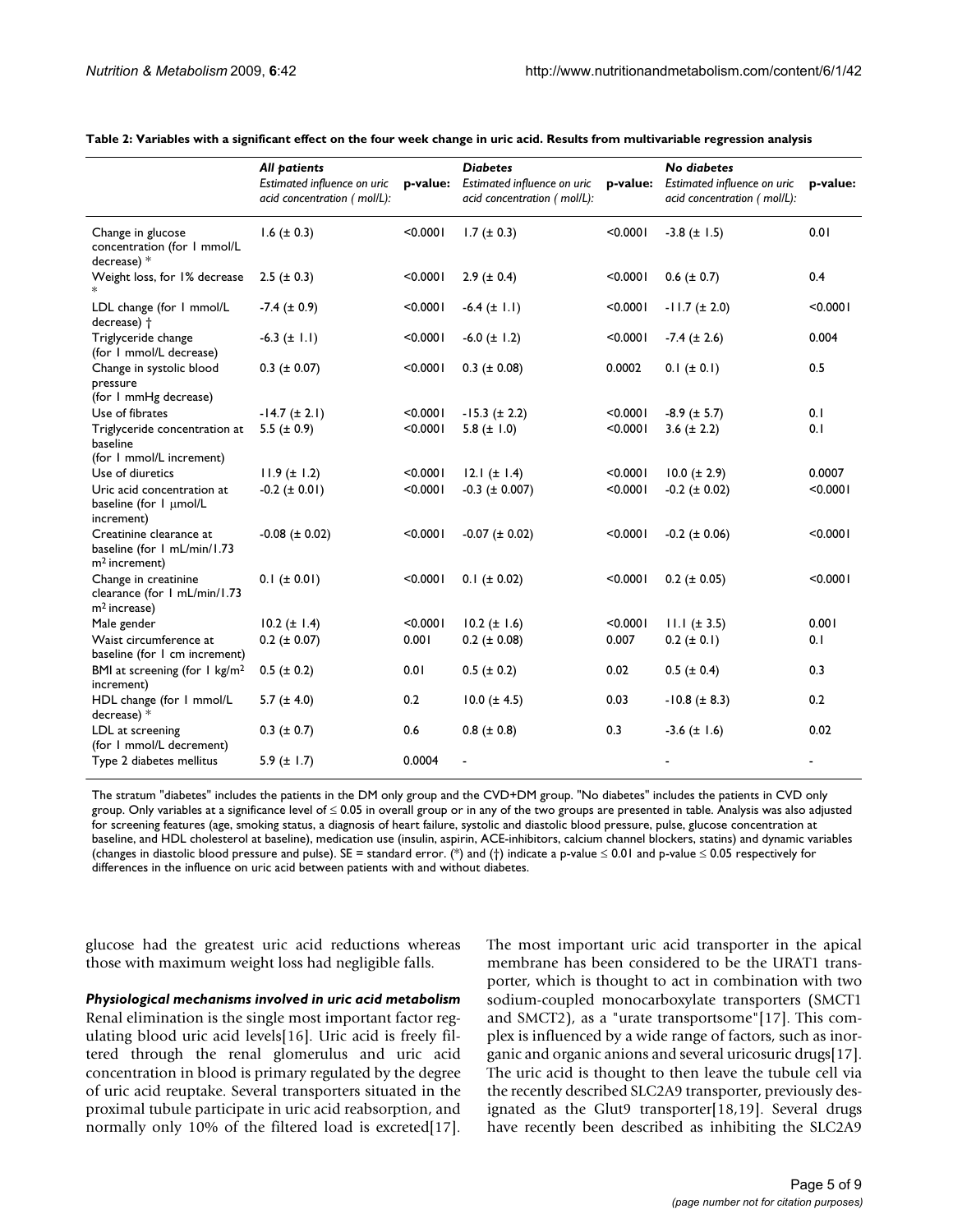

Diabetes group: Influence of a change in weight (left) and a change in fasting serum glucose (right) on uric acid concentration change:

# Mean change in uric acid concentration, serum glucose (FSG, right) in patients with diabetes **Figure 2** according to four week weight change (left) and four week mean change in fasting

**Mean change in uric acid concentration, according to four week weight change (left) and four week mean change in fasting serum glucose (FSG, right) in patients with diabetes**. "Numbers" refers to the numbers of patients with available values on the uric acid change in the respective group. The mean uric acid concentration change was found to differ in both the groups of weight change and the groups of FSG change (p < 0.0001 in both analyses). Error bars illustrate 95% confidence interval.



Non diabetes group: Influence of weight change (left) and a change in fasting serum glucose (right) on uric acid concentration change:

# Mean change in uric acid concentration, serum glucose (FSG, right) in **Figure 3** patients without diabetes according to four week weight change (left) and four week mean change in fasting

**Mean change in uric acid concentration, according to four week weight change (left) and four week mean change in fasting serum glucose (FSG, right) in patients without diabetes**. "Numbers" refers to the numbers of patients with available values on the uric acid change in the respective group. No difference was found in mean uric acid concentration change between the weight change groups ( $p = 0.3$ ). The mean uric acid concentration change was found to differ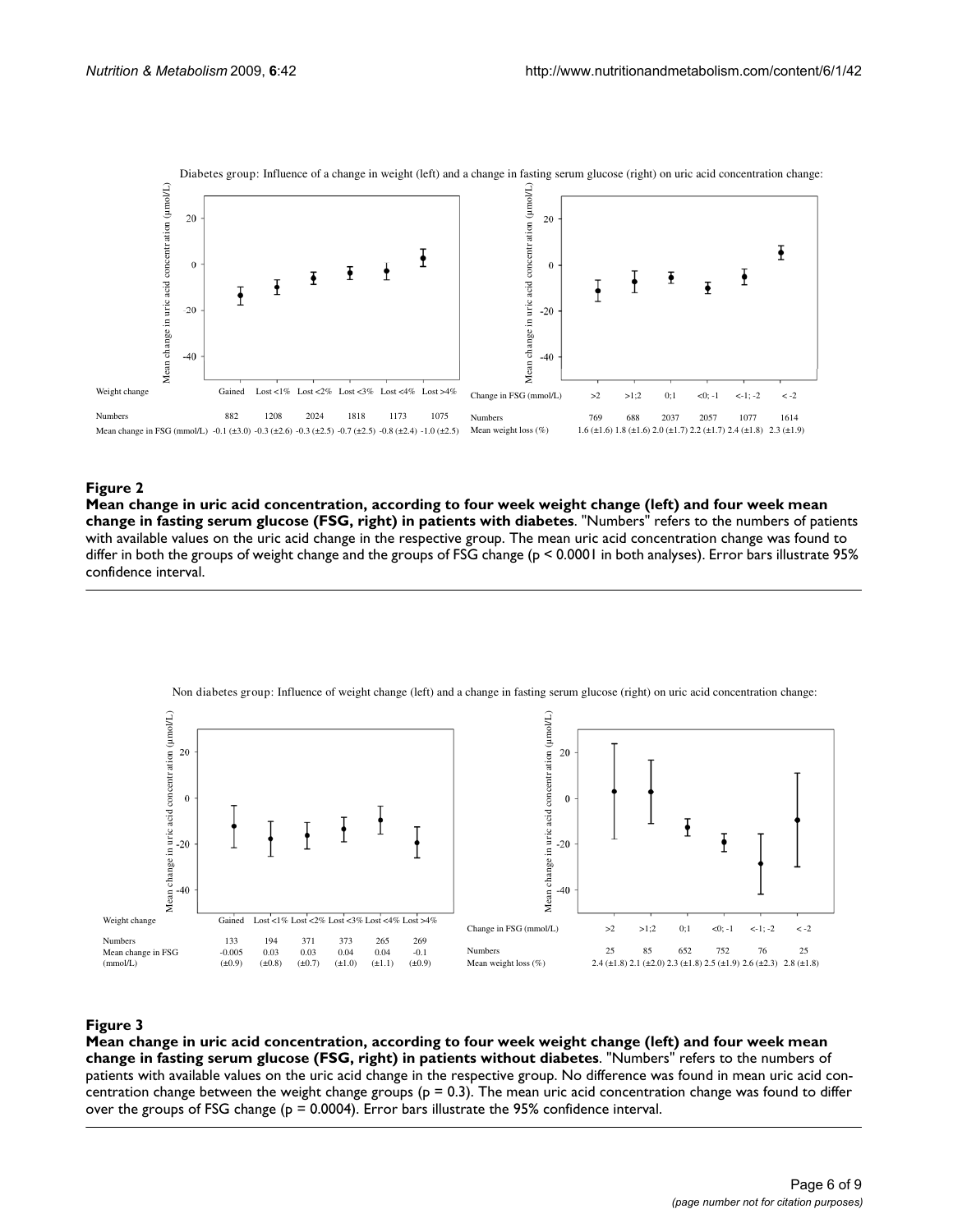

## Figure 4

**Mean change in uric acid concentration for patients with diabetes, according to four week change in urinary glucose, estimated by dip stick**. The dip stick scale ranged between "negative", "trace", "1+", "2+" and "3+" for glucose content. FSG = fasting serum glucose. Error bars illustrate 95% confidence interval. Variables in table are presented as means (± standard deviation). Analysis for patients without diabetes was not performed, since 99% of the patients had a negative dip stick at screening, and 99% of the

transporter and thereby increasing uric acid excretion and decreasing uric acid blood levels[18]. Potentially, sibutramine may be simulating these other drugs.

## *SLC2A9, uric acid and glucose*

The SLC2A9 transporter seems to be comprised of two splice variants: the Glut9 transporter, which is situated in the basolateral membrane, and the Glut9ΔN, which is situated in the apical membrane[20]. To our knowledge, two in vitro studies have investigated the characteristics of the SLC2A9 transporter[18,19]. One of the two studies found uric acid transport to be modestly accelerated by extra-cellular glucose, with the mechanism being classical exchange trans-stimulation between uric acid and glucose or fructose[19]. Importantly, this study seems to investigate both splice variants at the same time[19]. The other study focuses on the basolateral variant and found no stimulation of uric acid transport rate by extracellular glucose[17]. Hence, it seems that the exchange between uric acid and glucose is limited to the apical situated uric acid transporter.

#### *Differential effects of decreasing serum glucose levels on uric acid concentrations in diabetes*

The different serum uric acid responses to decreasing levels of fasting glucose in patients with and without diabetes have been previously described with Chinese adults without diabetes also showing higher uric acid levels with higher fasting blood glucose whereas the opposite effect was seen in those with newly diagnosed diabetes[21].

The present study demonstrated that a decrease in serum glucose concentration was associated with a decrease in uric acid levels in patients without diabetes (Figure 3). Given that this patient group had cardiovascular disease and a relatively high fasting glucose  $(6.0 \pm 1.0)$  mmol/L) it is likely that these patients were insulin resistant with hyperinsulinaemia. As they lost weight however, serum insulin levels may have improved. Since insulin concentrations are inversely related to the urinary uric acid clearance[22,23], and infusing insulin has been shown to enhance coupled sodium and uric acid reabsorption[24], decreasing insulin levels might have limited the reabsorption of uric acid thereby helping to reduce blood uric acid levels. Patients with diabetes could be expected to experience a similar trend. However, patients with diabetes also display higher fasting glucose levels and are recognized to have much larger post-prandial blood glucose surges with greater glucose loading of the kidneys. Figure 4 presents the most direct evidence of the interactions between the renal handling of glucose and the renal mechanisms controlling blood uric acid levels. Thus, when there was little change in fasting glucose there was minimum change in the renal excretion of glucose and only about 10 μmol/L lower blood uric acid levels during the weight loss period whereas a deterioration in their diabetes control with an increase in fasting glucose (with probably higher insulin levels) was linked to a greater spillover of urinary glucose and the most marked fall in blood uric acid levels seen in the whole population group. This effect is the opposite of that expected from changes in insulin unless the insulinmediated mechanism for uric acid reabsorption also displays progressive impaired effectiveness as well as in normal body glucose disposal. Those who reduced both their fasting and urinary glucose would be expected to lower their plasma insulin levels which would reduce renal uric acid reabsorption and lower blood uric acid concentrations. Yet the blood uric acid levels responded in the opposite direction by increasing markedly in this group and the range of urinary glucose-related responses in blood uric acid changes displayed almost a 100 μmol/L range. The recognized properties of the apical situated SLC2A9 transporter, i.e. exchanging intracellular uric acid for tubular glucose, seems therefore to be the explanation for the different responses: the greater load of glucose to the kidney in patients with diabetes is likely to facilitate uric acid excretion thereby markedly reducing blood uric acid levels as the diabetes state deteriorates.

The paradoxical relationship found between weight loss and uric acid levels in patients with diabetes is assumed to be secondary to the previously discussed differences in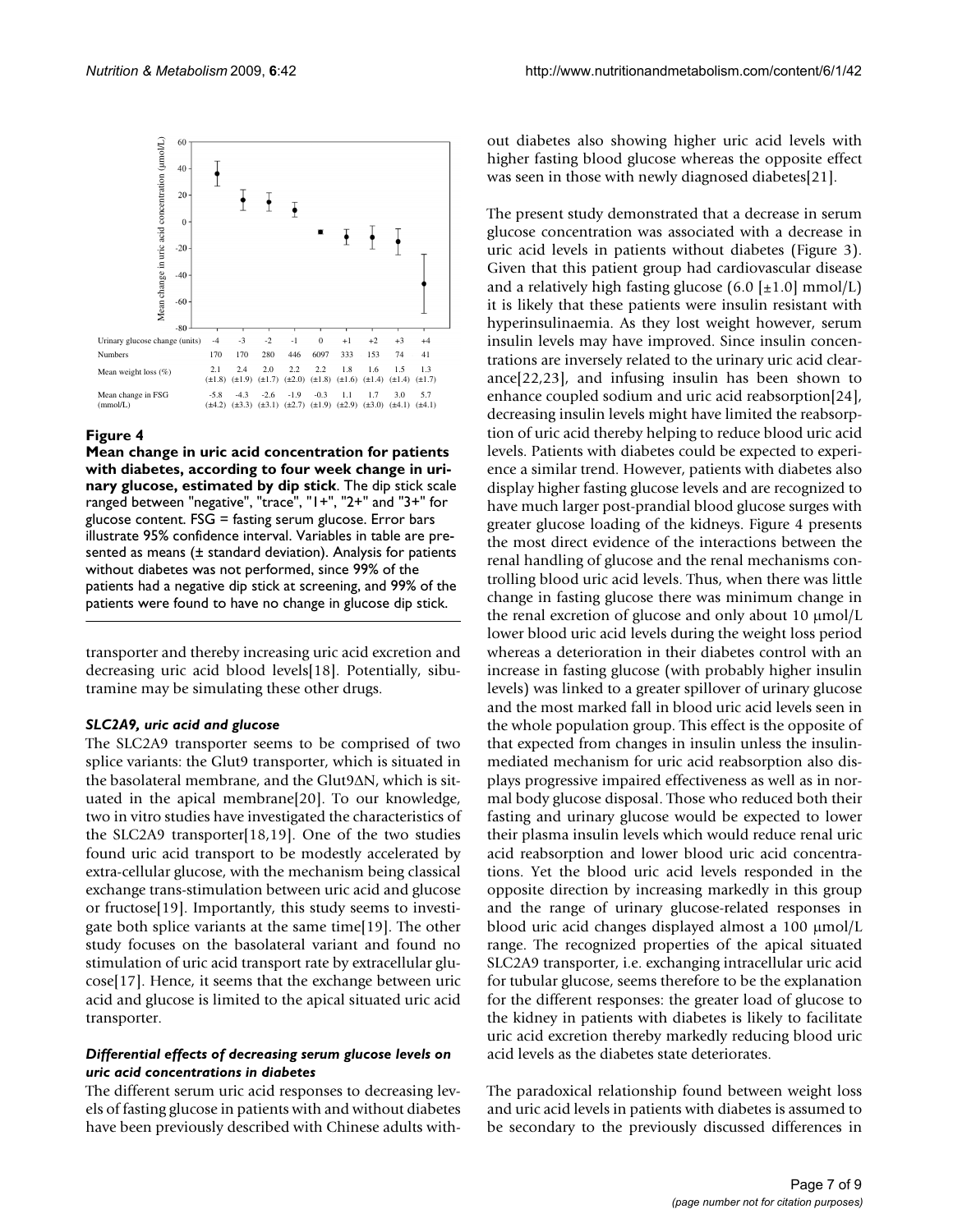response of uric acid to falling serum glucose levels. However, it cannot be excluded that some of the inverse relationship between uric acid decrease and weight loss also potentially could be explained by factors like increased cell catabolism, as uric acid has previously been shown to increase during fasting[25].

#### *Other factors influencing uric acid concentrations*

The relationship of uric acid levels to a change in HDL and LDL cholesterol seems of minor significance but the use of fibrates did seem to amplify the falls in serum uric acid. Multivariable analysis suggested that fibrates reduce by about a further 10 μmol/L the fall in uric acid observed over the four week period. Previous studies have shown a uric acid lowering effect of fenofibrate, with suggested mechanisms linked to increased urinary uric acid excretion[26-28], but the transporters involved are currently unclear. The converse effect applies to diuretics with increases in blood uric acid levels but hydrochlorthiazide has been found not to affect the basolateral membrane variant of SLC2A9 uric acid transport in vitro[18]. It is possible that induced uric acid reabsorption by diuretics counteracted the suggested sibutramine effect in some way. None of the other drugs included in the analysis (aspirin, ACE-inhibitors, calcium channel blockers or statins) was shown to have an influence on the change in uric acid concentrations.

#### *Limitations of the study*

The present study was based on data obtained during four weeks of treatment with sibutramine, diet and exercise. Because fat masses and body fluids may have changed dynamically during this period, any observed relationship between uric acid, sibutramine, serum/renal glucose, and diabetes should be regarded as hypothesis-generating only. The lead-in period was non-randomized, singleblind and had no control group; therefore a direct uric acid lowering effect of sibutramine could not be isolated in this study, but has been demonstrated in previous placebo-controlled trials[8].

There is also a possibility that the results were affected by regression towards the mean or other factors. In particular, the higher screening values of uric acid among patients with CVD compared to that in patients without CVD could potentially account for some of the difference found in uric acid decrease between patients with and without diabetes. However, the fact that the group with CVD only and the group with DM+CVD had comparable screening values of uric acid but differences in decrement over the study period suggests that other factors were of importance. In addition, baseline values of uric acid were included in multivariable regression analysis.

Furthermore, measurements of insulin concentrations were lacking and their measurement would have helped in the interpretation of the data. On the other hand, serum insulin levels in patients with diabetes can be variable depending on the length of time with the disease, the type of therapy and the presence of differing degrees of insulin resistance. Also glycated haemoglobin could have been helpful in the interpretation of data; however, due to the design of the study and run-in period, there was not data available to permit meaningful analysis.

Anti-gout medication was not recorded in the study, but since nearly all uric acid values were within the normal range, the influence of such medication can be assumed to be minor. In addition genetic variation of the renal SCL2A9 transporter for uric acid transporters is now recognised to account for some of the variation in uric acid concentrations[19]. However, no such information on the genetic profiles of the SCOUT population is as yet available.

## **Conclusion**

A four week daily intake of sibutramine and life style changes was associated with a significant reduction in mean uric acid levels but the renal glucose load in patients with diabetes tended to counteract any selective uricosuric effect of sibutramine. The uric acid reduction during this short period of weight management was more pronounced in patients without diabetes.

## **Competing interests**

The SCOUT Executive Steering Committee comprises WPTJ (Chair), IDC, WC, LVG, NF, AM, CTP and AMS. RAR is employed by Abbott Laboratories.

## **Authors' contributions**

CA, PW, ELF, BB, LK and CTP analyzed the data for the present paper. CA wrote the initial draft of the manuscript. All authors interpreted the data and revised the manuscript.

## **Acknowledgements**

Thanks to Wygenia Brisco and her team from Abbott Laboratories who conducted the study. Also thanks to the rest of the Executive Steering Committee and all the SCOUT investigators.

#### **References**

- 1. Fang J, Alderman MH: **[Serum uric acid and cardiovascular mor](http://www.ncbi.nlm.nih.gov/entrez/query.fcgi?cmd=Retrieve&db=PubMed&dopt=Abstract&list_uids=10815083)[tality the NHANES I epidemiologic follow-up study, 1971-](http://www.ncbi.nlm.nih.gov/entrez/query.fcgi?cmd=Retrieve&db=PubMed&dopt=Abstract&list_uids=10815083) 1992. National Health and Nutrition Examination Survey.** *Jama* 2000, **283:**2404-10.
- 2. Strasak A, Ruttmann E, Brant L, *et al.*: **[Serum uric acid and risk of](http://www.ncbi.nlm.nih.gov/entrez/query.fcgi?cmd=Retrieve&db=PubMed&dopt=Abstract&list_uids=18039719) [cardiovascular mortality: a prospective long-term study of](http://www.ncbi.nlm.nih.gov/entrez/query.fcgi?cmd=Retrieve&db=PubMed&dopt=Abstract&list_uids=18039719) [83,683 Austrian men.](http://www.ncbi.nlm.nih.gov/entrez/query.fcgi?cmd=Retrieve&db=PubMed&dopt=Abstract&list_uids=18039719)** *Clin Chem* 2008, **54:**273-84.
- 3. Strasak AM, Kelleher CC, Brant LJ, *et al.*: **[Serum uric acid is an](http://www.ncbi.nlm.nih.gov/entrez/query.fcgi?cmd=Retrieve&db=PubMed&dopt=Abstract&list_uids=18237790) [independent predictor for all major forms of cardiovascular](http://www.ncbi.nlm.nih.gov/entrez/query.fcgi?cmd=Retrieve&db=PubMed&dopt=Abstract&list_uids=18237790) death in 28,613 elderly women: a prospective 21-year follow[up study.](http://www.ncbi.nlm.nih.gov/entrez/query.fcgi?cmd=Retrieve&db=PubMed&dopt=Abstract&list_uids=18237790)** *Int J Cardiol* 2008, **125:**232-9.